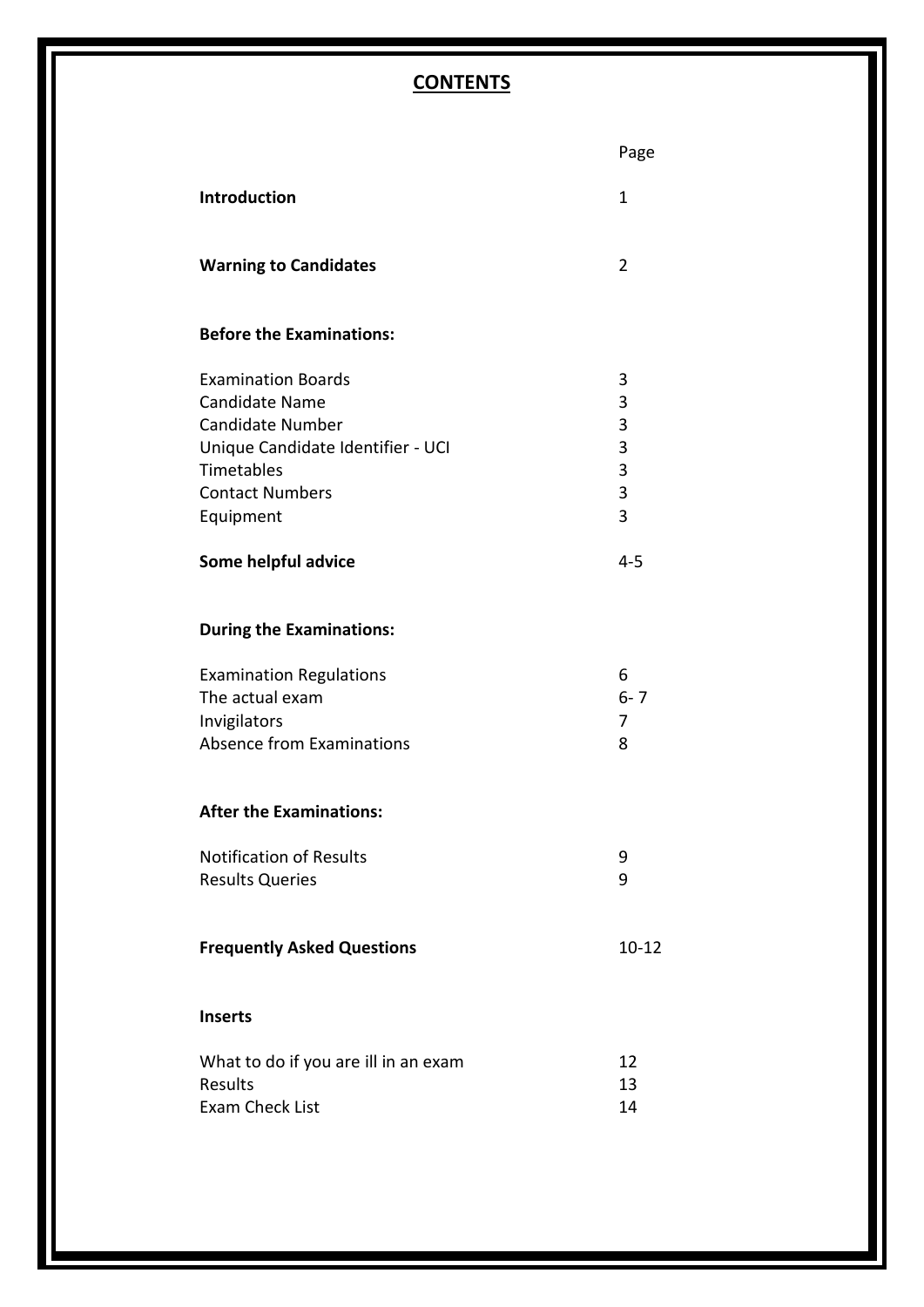#### **INTRODUCTION**

It is the aim of Wadebridge School to make the examination experience as stress-free and successful as possible for all candidates.

Hopefully, this booklet will prove informative and helpful for you and your parents. Please read it carefully and show it to your parents so that they are also aware of the examination regulations and the procedures to follow in the event of any problems occurring. Please keep this in a safe place so that you may refer back to it as and when you need to.

The awarding bodies (or examination boards) set down strict criteria which must be followed for the conduct of examinations and Wadebridge School is required to follow them precisely. You should therefore, pay particular attention to the Notice to Candidates that is printed on the following 2 pages.

Some of the questions you may have are answered at the back of this booklet. **If there is anything you do not understand or any question that has not been addressed, PLEASE ASK.**

If you or your parents have any queries or need help or advice at any time before, during or after the examinations please contact:

The Examinations Officer - **Mrs Jennie Brown**

The school telephone number is: **01208 812881**

E-mail: **jbrown@wadebridge.cornwall.sch.uk**

Remember – we are here to help.

**GOOD LUCK!**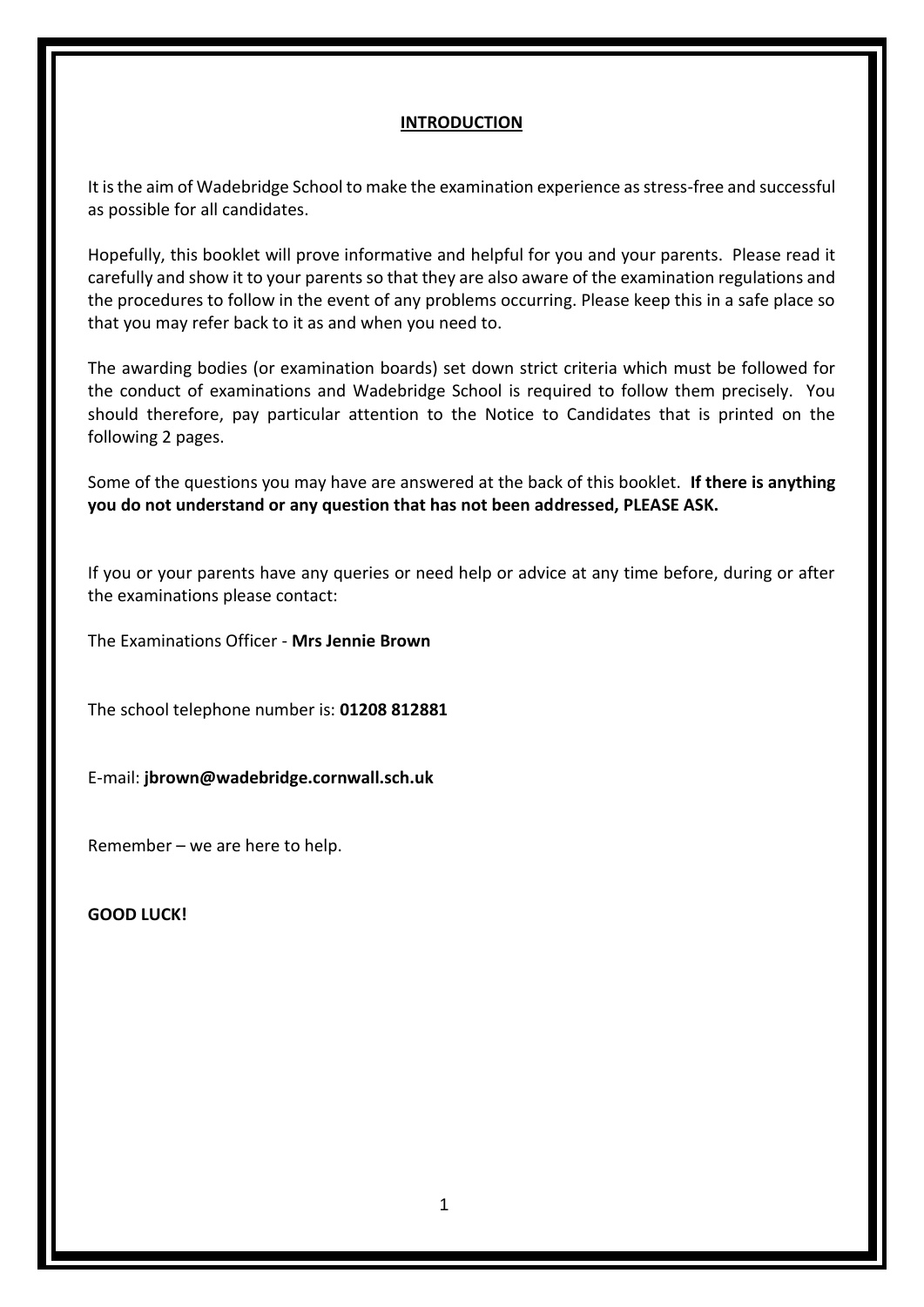

| -<br>∽<br>A(<br>QA.<br>. .<br>™lluJ<br>$\sim$<br>.<br>_ _ _ _ | $  -$<br>$\Lambda$<br>-<br>___ | . .<br>$-$ | ില<br>יישי | /JEC<br>w<br>_____ |
|---------------------------------------------------------------|--------------------------------|------------|------------|--------------------|
|---------------------------------------------------------------|--------------------------------|------------|------------|--------------------|

# **Warning to Candidates**

1. You **must** be on time for all your examinations.

2. **Possession of a mobile phone** or other unauthorised material **is not allowed** - even if you do not intend to use it. You will be subject to penalty and possible disqualification from the exam/qualification.

3. You **must not** talk to, attempt to communicate with or disturb other candidates once you have entered the examination room.

4. You **must** follow the instructions of the invigilator.

5. You **must not** sit an examination in the name of another candidate.

6. You **must not** become involved in any unfair or dishonest practice in any part of the examination.

7. If you are confused about anything, only speak to an invigilator.

**The** Warning to Candidates **must be displayed in a prominent place outside each examination room. This may be a hard copy A3 paper version or an image of the poster projected onto a wall or screen for all candidates to see.** 

**Effective from 1 September 2021**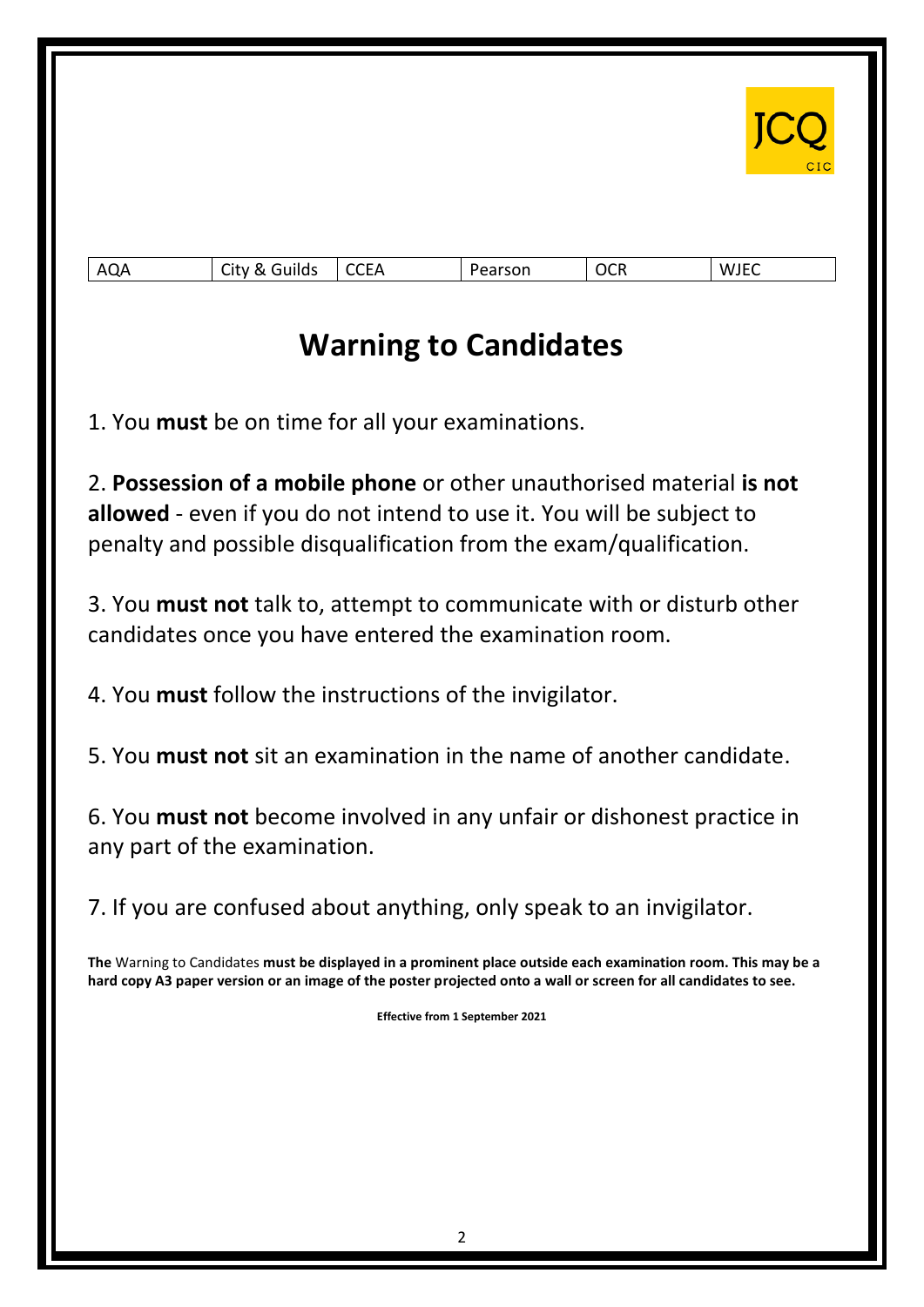#### **BEFORE THE EXAMINATIONS**

#### **EXAMINATION BOARDS**

• The School uses the following Examination Boards: AQA Pearson **OCR** WJEC NCFE

#### **CANDIDATE NAME:**

• Candidates are entered under the name format of First Name + Middle Name(s) + Legal Surname, e.g. Adam John Smith.

#### **CANDIDATE NUMBER:**

• Each candidate has a four-digit candidate number. This is the number you will enter on examination papers. It will appear next to your name on seating plans and examination registers. Your candidate number is on your seating card.

#### **Unique Candidate Identifier (UCI):**

• In addition to a candidate number, each candidate must have a Unique Candidate Identifier (12 numbers and 1 letter) which is shown on the top of statements of entry. This number will usually begin with the Centre Number (53641) unless you have transferred from another school that had already issued your UCI. Your UCI is used for administration purposes and it is **not** necessary for you to remember it.

#### **TIMETABLES**

• If you have not received an exam timetable for an upcoming exam season, please see Mrs Brown straight away.

#### **CONTACT NUMBERS**

• Please check that school has at least one up-to-date contact number for you. We need a current number in case you are late for an exam or if you should become ill during an exam and we need to arrange for you to be collected.

#### **EQUIPMENT**

• Make sure you have all the correct equipment before your examinations. Check the regulations in the Notice to Candidates and the information on the following pages, and check with your subject teachers.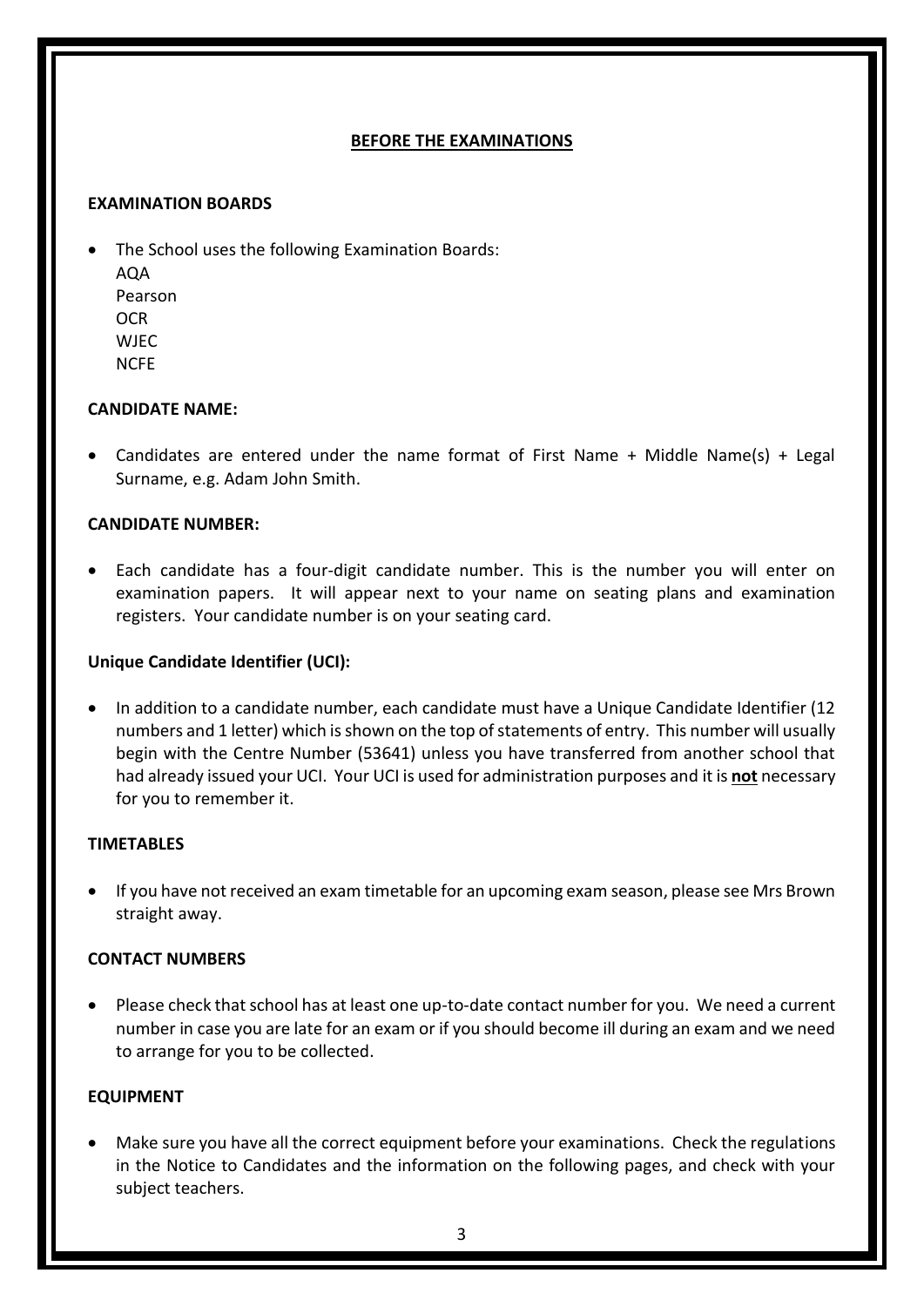#### **SOME HELPFUL ADVICE**

#### **FOOD**

If you were doing a sport, and had a game, eating the right food during the week before will help improve your performance and energy levels. Exams should be treated the same way as your brain uses 25% of your body's energy. Think about that for a minute, a quarter of every meal goes to your brain! So if you don't eat properly, your brain cannot function at its best.

And digest it so that you have a good supply of energy in the morning. Make sure you have lots of The night before the exam you must eat well. Eat a decent meal, your body needs to break it down carbohydrates to give you a store of energy.

On the morning of the exam have a breakfast. Ideally something without too much sugar (your body will use this quickly, give you a "rush" and then you will feel flat and tired during the exam). Have something with complex carbohydrates (muesli, Weetabix, brown bread toast, etc), this will break down slowly and give you a steady, constant trickle of energy.

During the exam, have some sweets and some water with you. Keep the sweets on the desk so that they can be seen. Don't go overboard, or eat something noisy, otherwise they will be confiscated, but a packet of extra strong mints will be a good idea, as sucking on one every ten minutes or so will give you an energetic top up throughout the exam.

Some days you will have a number of exams, so make sure that you eat and drink in between. Do not drink caffeine before or during the exam (coffee, tea, coke, RedBull etc) as again these will give you a big rush of energy, and you will then feel flat and tired a few minutes later. Drink water instead.

#### **RELAXATION**

The night before an exam try to relax. Go for a walk, get some fresh air, or do some exercise. Your brain "files" thoughts when you relax or exercise. If you don't give it time to do this you will not remember all of the things that it is "juggling". Down time is important.

On the morning of the exam, don't stand with your friends asking things like "have your revised for this?", "how much revision have you done?", "do you know what this theory is?". What answers can they give you that will make you feel better? This kind of pre-exam talk just makes everyone more nervous. If you have questions about the subject talk to your teachers or look in a book, this will not make you feel more stressed. Try to help each other unwind a little. However, as soon as you enter the hall, it's business time so that's when you need to focus.

#### Feeling nervous – don't worry

Adrenaline is natural and is a response to your surroundings. Adrenaline is the hormone that gives you butterflies and makes you feel nervous. This is a natural feeling! Adrenaline increases the speed that your nerves work at. Although it's not a nice feeling, it can actually help you.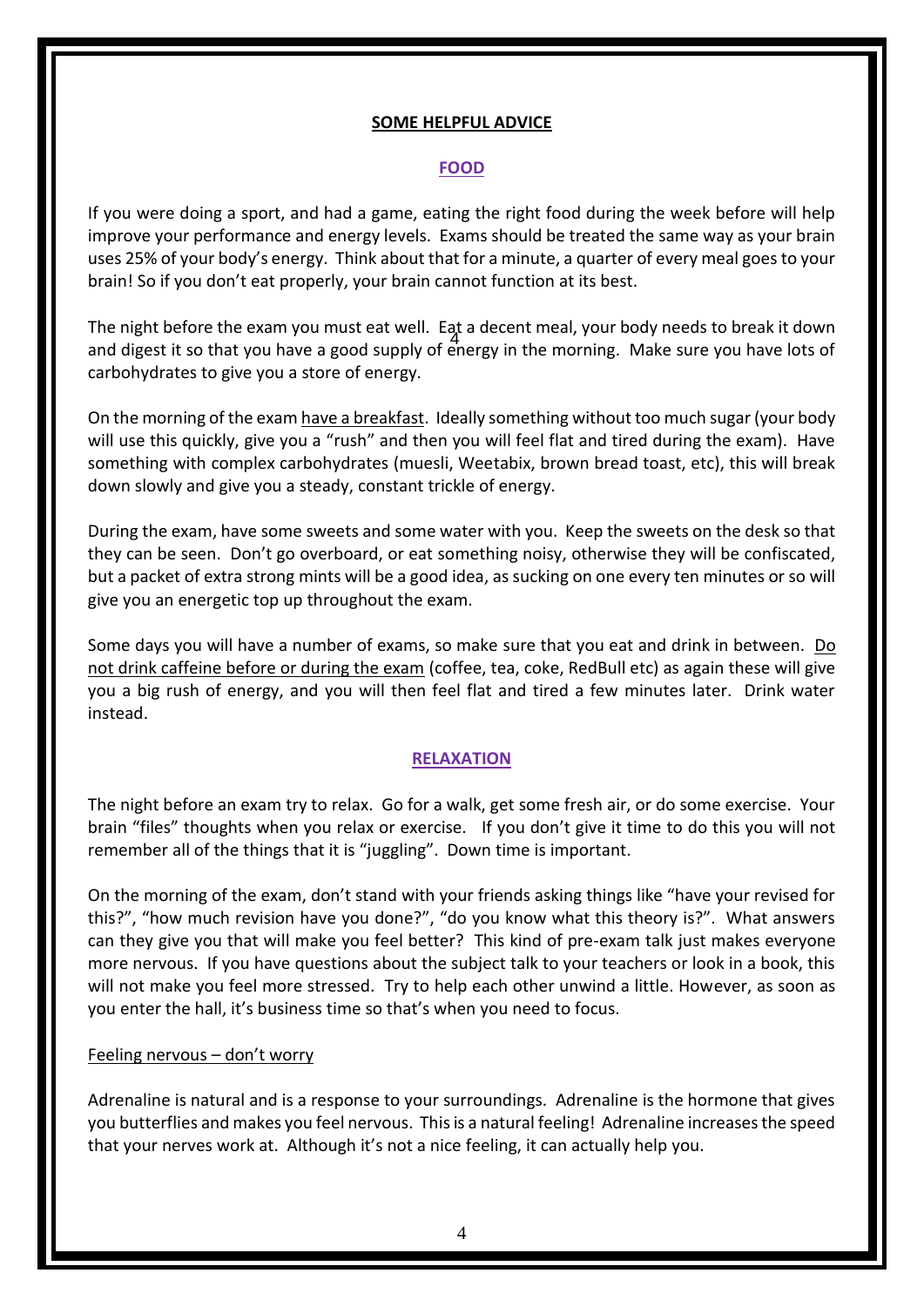If you find that you go blank, stop, breathe deep, and try a little brain gym (not the jumping around



stuff obviously, but the twiddling of fingers is good). This will help send blood to the parts of your brain that need it and will "remove the block". Alternatively, you can close your eyes and think of a nice beach to help you relax, again this should "shift the block". Your brain is trying to organise thoughts and is struggling, so it needs time to "file". However, if none of this works, move on to the next question and come

back to the one that you are stuck on later.

#### **EXERCISE**

As mentioned above, exercise is vital during exam time as it really makes a huge impact. Exercise decreases stress levels by making the body release endorphins (the body's feel good chemicals). You think a lot clearer after exercise, and can get things in perspective much more easily. By exercise, we don't just mean sport. You can go for a cycle, go for a run, but in reality going for a walk each night will make you feel a lot better. A student at this school a couple of years ago was breaking down in tears every day because she was so worried. She then started taking a twentyminute walk on the beach each night (she was lucky enough to live near to the sea) and everything fell into place for her. Her results were fantastic and she thinks that the exercise had a big impact upon this.

#### **TIMING**

Your teachers will have you very well prepared for using the time in the exam. However, if you are one of those who always finishes early, stopping in the middle of the exam to collect your thoughts and rest is a good idea.

On the morning of the exam get into school early so that you don't have to rush. If you rush, you are giving yourself another stress to deal with right when you don't need it.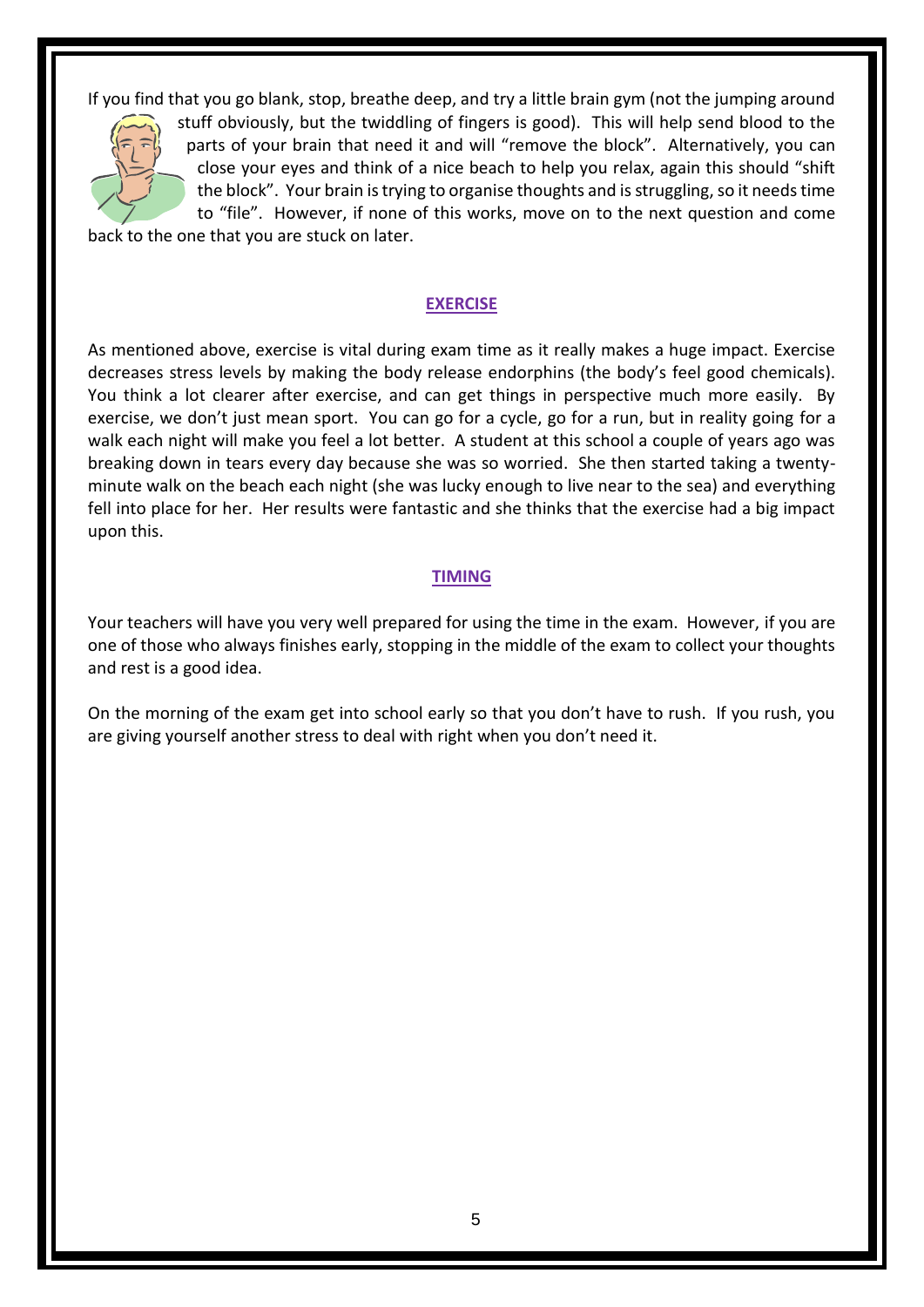#### **DURING THE EXAMINATIONS**

#### **EXAMINATION REGULATIONS**

• A copy of the "Warning to Candidates", which is issued jointly by all the Examining Boards, is printed at the front of this booklet. All candidates must read this carefully and note that to break any of the examination rules or regulations could lead to disqualification from all subjects. The school **must** report any breach of regulations to the Awarding Body.

#### **THE ACTUAL EXAM**

- Candidates are responsible for checking their own timetable and arriving at school on the correct day and time, properly dressed and equipped. Candidates must arrive 10-15 minutes prior to the start time of their examination. Please wait quietly outside your exam room until you are invited to enter by the examination invigilators.
- Candidates who arrive late for an examination may still be admitted but the examining body may decide **not** to mark your paper. If special consideration applies, then you must speak to the Examinations Officer (see ABSENCE FROM EXAMINATIONS page 9).
- All items of equipment, pens, pencils, mathematical instruments, etc. should be visible to the invigilators at all times. You must either use a transparent pencil case or clear plastic bag.
- Pens should be **black** ink or ballpoint.
- **No correction fluid or correction pens are allowed**.
- For Mathematics and Science exams, students should make sure their calculators conform to the examination regulations. If in doubt, check with your teacher. Remove any covers or instructions and make sure batteries are new.
- Do not attempt to communicate with or distract other candidates.
- Examination regulations are very strict regarding items that may be taken into the examination room (see FAQs at the end of this booklet). If you break these rules you will be disqualified from the examination.
- **Mobile telephones, watches including smart watches MUST NOT BE TAKEN INTO THE EXAMINATION ROOM.** If a mobile phone (or any other type of electronic communication or storage device) is found in your possession during an examination (even if it is turned off) it will be taken from you and a report made to the appropriate exam board. No exceptions can be made.
- No food other than a small pack of sweets is allowed in the examination rooms (see page 4).
- Please do not write on examination desks. This is regarded as vandalism and you will be asked to pay for any damage.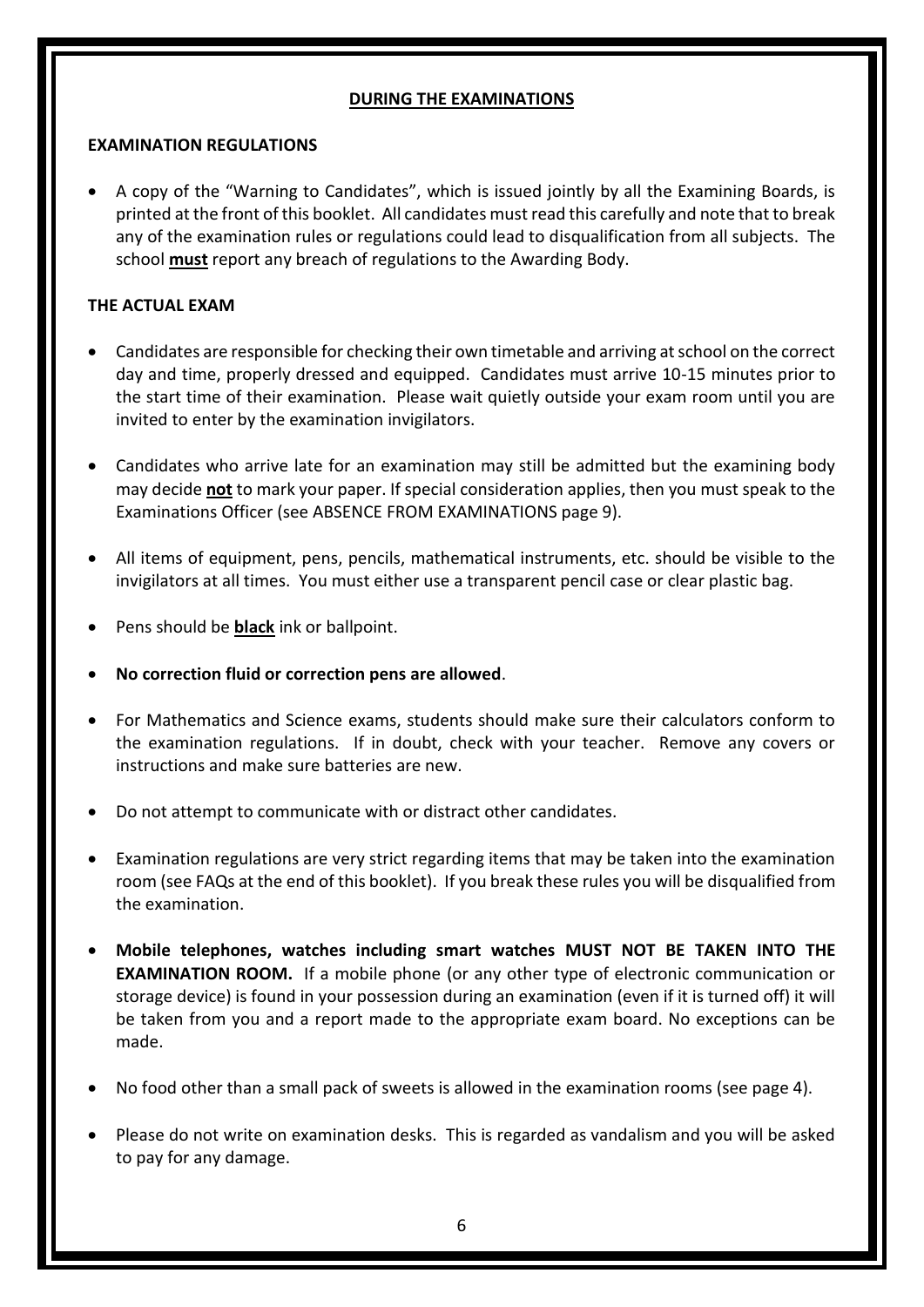- Do not draw graffiti or write offensive comments on examination papers  $-$  if you do the examination board may **refuse** to accept your paper.
- Listen carefully to instructions and notices read out by the invigilators  $-$  there may be amendments to the exam paper that you need to know about
- Check you have the correct question paper check the subject, paper and tier of entry.
- Read all instructions carefully and number your answers clearly.
- Candidates must stay in the examination room for at least one hour after the published start time of the exam (or for the duration of the exam if it is less than one hour), so please remember to visit the toilet before any exams begin. You will not be allowed to leave an examination room early. If you have finished the paper use any time remaining to check over your answers and that you have completed your details correctly.
- At the end of the examination all work must be handed in remember to cross out any rough work. If you have used more than one answer book or loose sheets of paper ask for a tag to fasten them together in the correct order.
- Invigilators will collect your exam papers before you leave the room. Absolute silence must be maintained during this time. Remember you are still under examination conditions until you have left the room.
- Question papers, answer booklets and additional paper must NOT be taken from the exam room.
- Remain seated in silence until told to leave the examination room. Please leave the room in silence and show consideration for other candidates who may still be working.
- If the **fire alarm** sounds during an examination the examination invigilators will tell you what to do. Don't panic. If you have to evacuate the room you will be asked to leave **in silence** and in the order in which you are sitting. You will be escorted to a designated assembly point. Leave everything on your desk. You must not attempt to communicate with anyone else during the evacuation. When you return to the exam room do not start writing until the invigilator tells you to. You will be allowed the full working time for the examination and a report will be sent to the awarding body detailing the incident.

#### **INVIGILATORS**

- The school employs external invigilators to conduct the examinations, these people are members of staff. Students are expected to behave in a respectful manner towards all invigilators and follow their instructions at all times.
- Subject specialist teachers will normally be present at the start of an examination only.
- Invigilators are in the examination rooms to supervise the conduct of the examination. They will distribute and collect the examination papers, tell candidates when to start and finish the examination, hand out extra writing paper if required and deal with any problems that occur during the examination, for example if a candidate is feeling ill.

7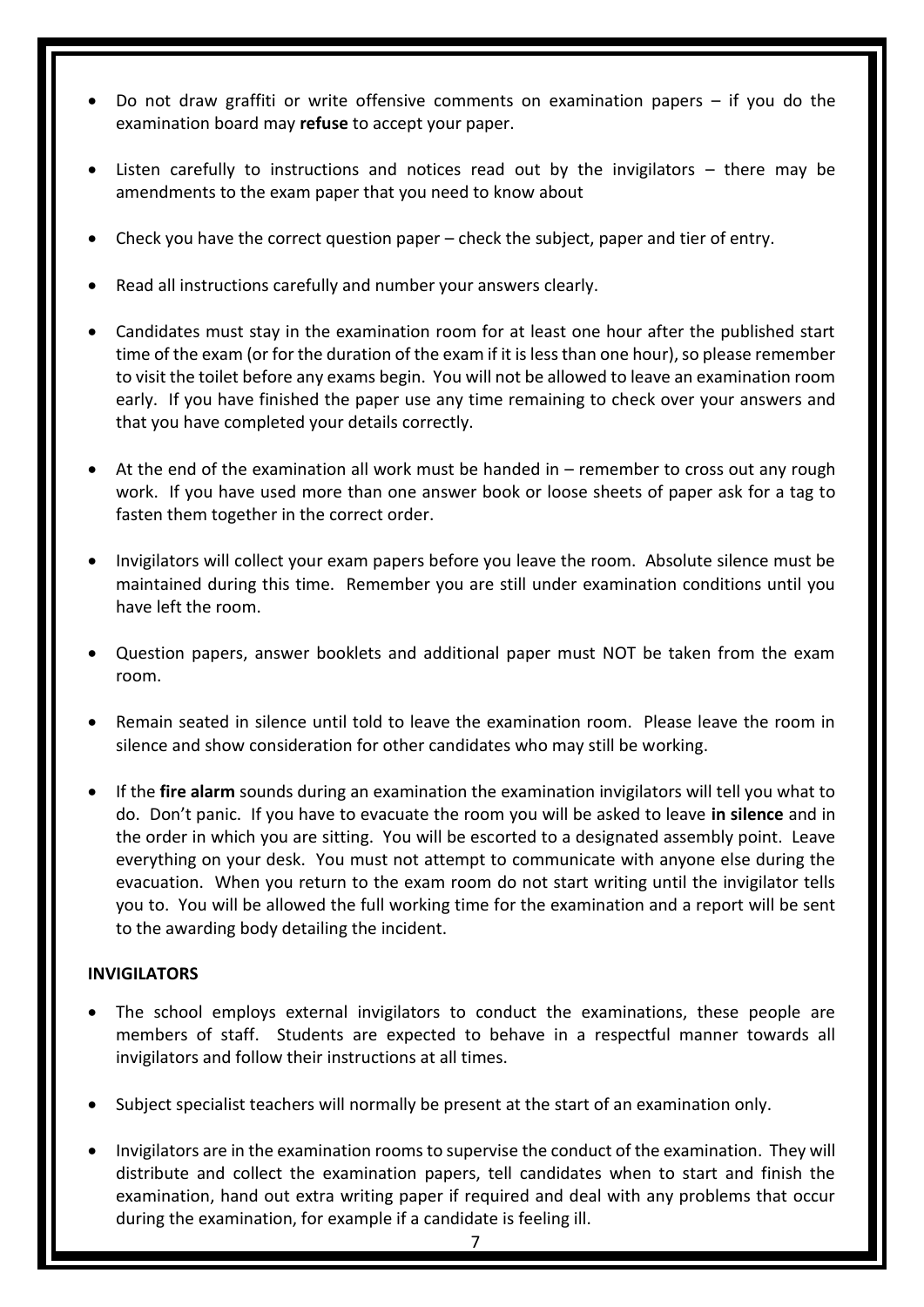- Please note that invigilators cannot discuss the examination paper with you or explain the questions.
- Students who are disruptive or behave in an unacceptable manner will be removed from the examination room by invigilators or a member of the Senior Leadership Team.

#### **ABSENCE FROM EXAMINATIONS**

- If you experience difficulties during the examination period (e.g. illness, injury, personal problems) please inform school at the earliest possible point so we can help or advise you.
- Only in 'exceptional circumstances' are candidates allowed special consideration for absence from any part of an examination. It is essential that medical or other appropriate evidence is obtained on the day by the candidate/parent and given to the Examination Officer without delay in all cases where an application is to be made for special consideration.
- For the award of a grade by special consideration, where a student misses part of an examination through illness or personal misfortune, a minimum of 35% of the examination (including coursework) must be completed.
- Parents and candidates are reminded that the school will require payment of entry fees (usually £37.00 per subject) should a candidate fail to attend an examination without good reason and without informing the school. Failure to pay may result in your examination results being withheld.
- Please note that misreading the timetable will not be accepted as a satisfactory explanation of absence.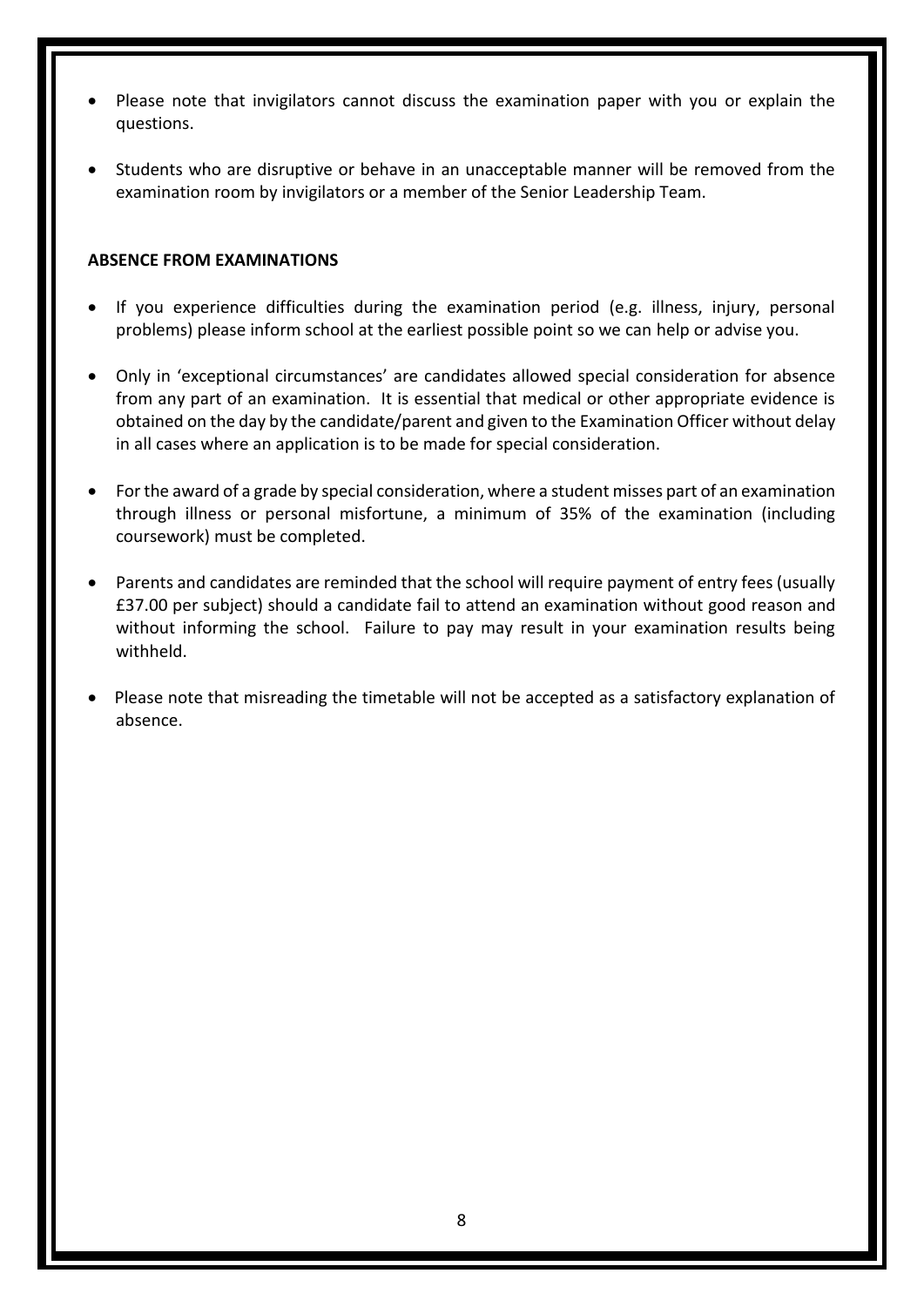#### **AFTER THE EXAMINATIONS**

#### **NOTIFICATION OF SUMMER RESULTS**

• Results will be available for collection from the Main Hall on:

**GCSE – 25th August 2022**

- If you wish any other person (including family members) to collect your results on your behalf, you must give your written authorisation to Mrs Brown before the end of term.
- Candidates who do not collect their results on GCSE results day will receive notification through the normal post. Letters will be posted on results day and not before.
- **No results will be given out by telephone** under any circumstances; this is to comply with Data Protection and ensure that no one else gets your results. We can email you your results but this email will only be sent to your Wadebridge School WS email account.

#### **RESULTS QUERIES**

If you wish to query your result please see Mrs Brown, Examinations Officer immediately.

There is a fee for each query and these vary from Board to Board. You must also be aware that there is a chance your grade could be lowered. All applications must be made in writing by the student, following discussion with the subject teacher. The outcome of an appeal can take some time due to the many processes the examination Boards need to complete. There is a deadline for submitting post results services, please consult the individual examination board website for dates.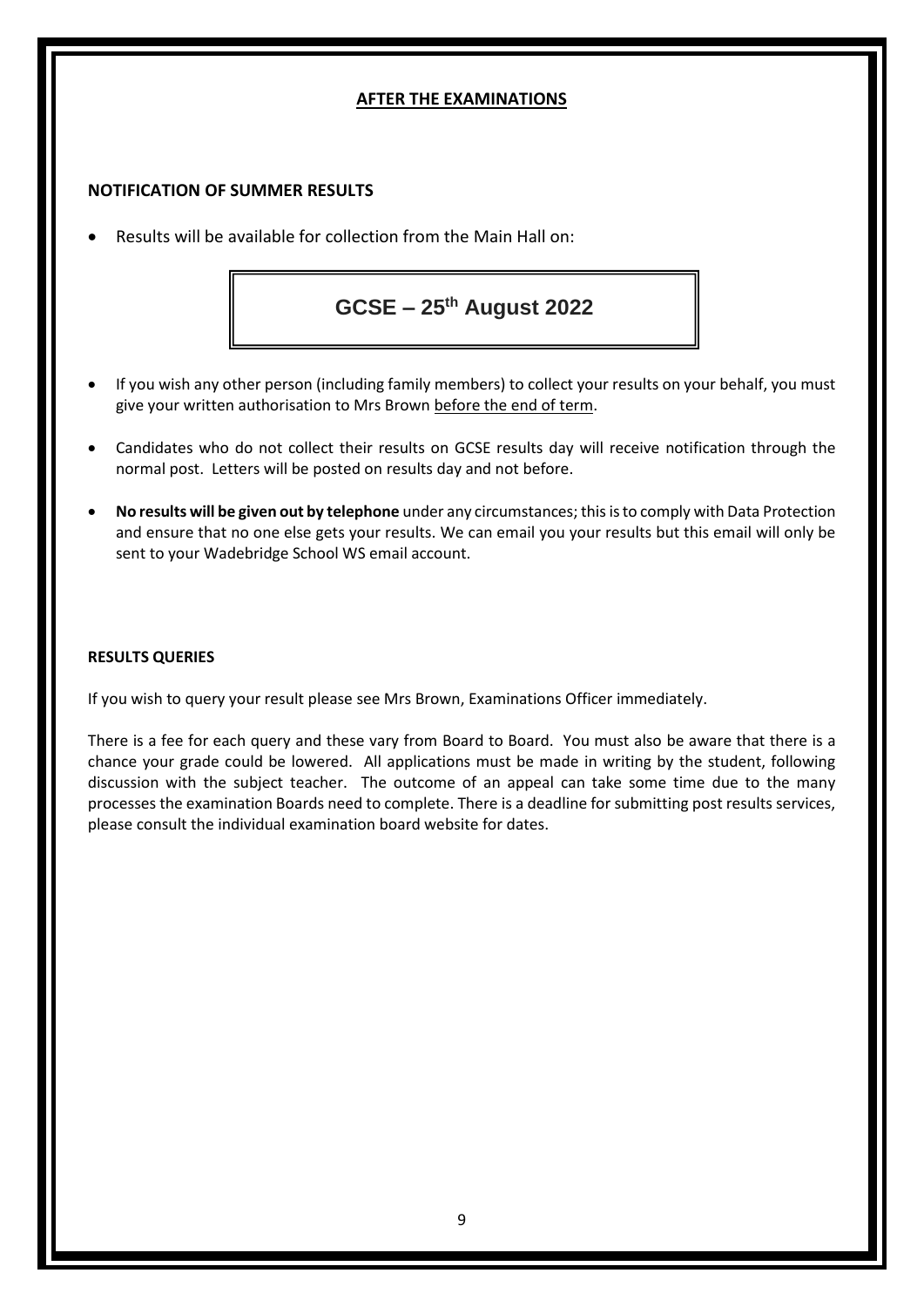#### **FREQUENTLY ASKED QUESTIONS**

#### **Q. What do I do if I think I have the wrong paper?**

• Invigilators will ask you to check before the exam starts. If you think something is wrong put your hand up and tell the invigilator immediately.

#### **Q. What do I do if I forget my Candidate Number?**

• Candidate Numbers are printed on seating plans, which are displayed in the entrance to exam rooms and on attendance registers. You will also have a personalised exam card on your exam desk which will show your name, exam number, photo and centre number (please do not deface this exam card).

#### **Q. What do I do if I forget the school Centre Number?**

• The Centre Number is **53641**. It will be clearly displayed in the examination rooms.

#### **Q. What do I do if I have an accident or am ill before the exam?**

• Inform school at the earliest possible point so we can help or advise you. In the case of an accident that means you are unable to write it may be possible to provide you with a scribe to write your answers but we will need as much prior notice as possible.

You may need to obtain medical evidence (from your GP or hospital) if you wish the school to make an appeal for Special Consideration on your behalf (see below).

#### **Q. What is an Appeal for Special Consideration?**

• Special Consideration is an adjustment to the marks or grades of a candidate who is eligible for consideration. The allowance for Special Consideration is from 0% (consideration given but addition of marks considered inappropriate) to 5% (reserved for exceptional cases). Parents should be aware that any adjustment is likely to be small and no feedback is ever provided. Candidates will only be eligible for Special Consideration if they have been fully prepared and covered the whole course but performance in the examination or in the production of coursework is affected by adverse circumstances beyond their control. Examples or such circumstances may be illness, accident or injury, bereavement, domestic crisis. The Examination Officer must be informed immediately, so that the necessary paperwork can be completed (within 7 days of the last exam session for each subject) and the candidate will be required to provide evidence to support such an application.

#### **Q. What do I do if I feel ill during the exam?**

• Put your hand up and an invigilator will assist you. You should inform an invigilator if you feel ill before or during an exam and you feel this may have affected your performance.

#### **Q. If I'm late can I still sit the examination?**

Provided you are not more than 1 hour late, it may still be possible for you to sit the examination. You should get to school as quickly as possible and report to Reception. A member of staff will escort you to the exam room. You must not enter an examination room without permission after an examination has begun. It may not be possible to allow you any extra time if you start the examination late.

You should also be aware that if you start the exam more than 30 minutes after the published starting time, the school must inform the exam board and it is possible that the Board may decide not to accept your work. Please ensure that you allow enough time to get to school so that if you are delayed (e.g. through transport problems) you will still arrive on time.

#### **Q. If I miss the examination can I take it on another day?**

• **No**. Timetables are regulated by the exam boards and you must attend on the given date and time.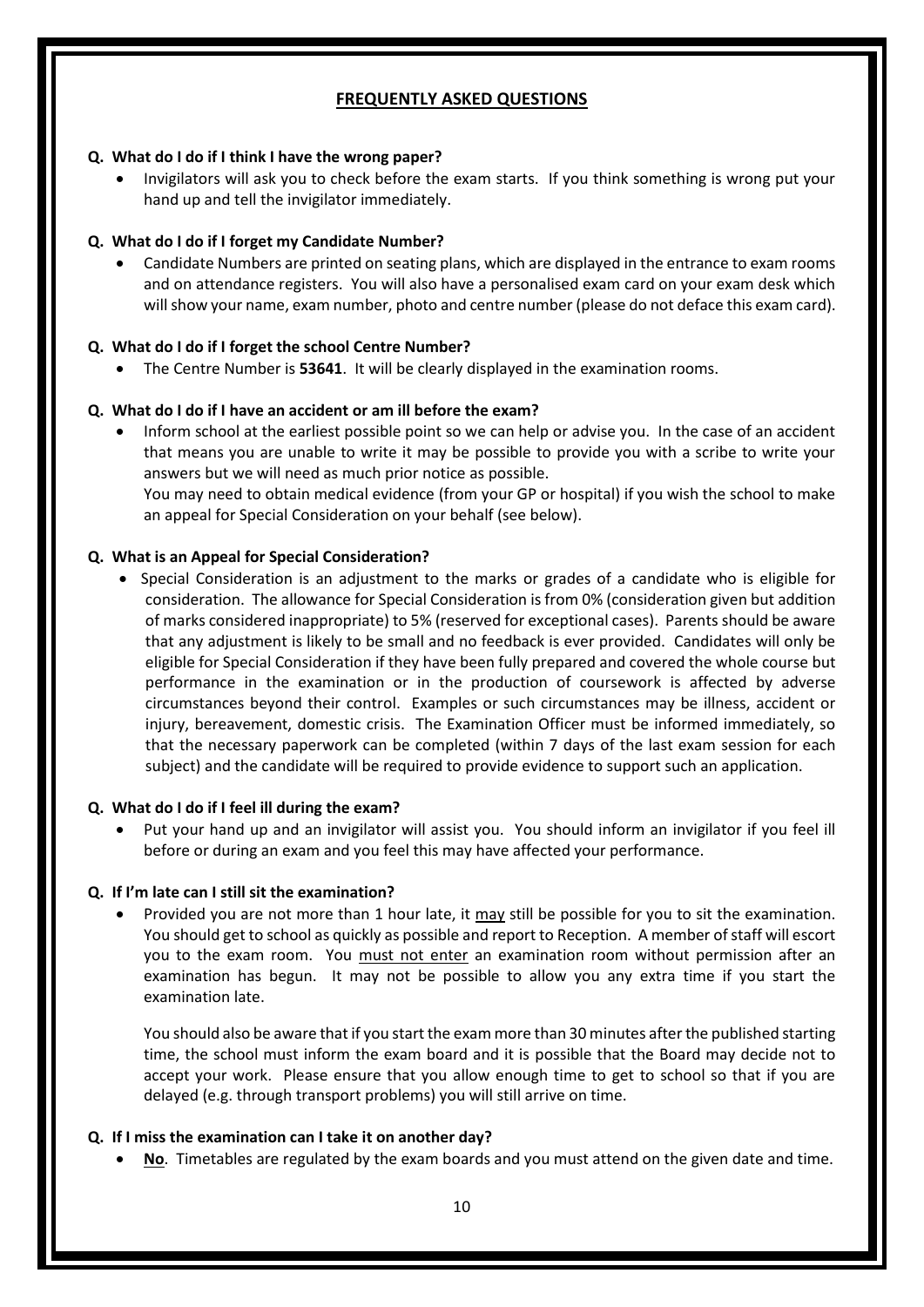#### **Q. What equipment should I bring for my exams?**

- For most exams you should bring at least 2 pens (**black** ink only), 2 x **HB** pencils, a calculator (with no lid or cover), a 30cm ruler (marked with cm and mm), pencil sharpener and rubber, compasses, protractor and coloured pencil crayons (not gel pens).
- You are responsible for providing your own equipment for examinations. You must not attempt to borrow equipment from another candidate during the examination.

#### **Q. What items are not allowed into the examination room?**

- Only material that is listed on question papers (e.g. an anthology) is permitted in the examination room and students who are found to have any material with them that is not allowed will be reported to the appropriate examinations board. In such circumstances, a student would normally be disqualified from the paper or the subject concerned.
- Bags and coats and any other items not permitted under examination regulations must be left at the front of the exam room. Do not bring any valuables into school with you when you attend for an examination.
- No food is allowed in the exam room, without prior arrangement with Mrs Brown, but you are encouraged to bring a small **unlabled** bottle of water. (See page 4)
- Mobile telephones and smart watches must not be brought into the exam room even if they are turned off.

#### **Q. Why can't I bring my mobile telephone, watch or smart watch into the exam room?**

• Being in possession of a mobile phone or smart watch (or any other electronic communication device, e.g. ipod, headphones) is regarded as cheating and is subject to severe penalty from the awarding bodies: As it is very difficult to determine what is a normal watch and what is a smart watch the school has made the decision to ban ALL watches. Each exam room will have a digital or analogue clock available for students.

The minimum penalties are as follows:

Device found on you and turned **ON** - **disqualification for the entire subject award.**

Device found on you and turned **OFF** – **disqualification from the specific paper** you are sitting at the time.

Phone rings during the exam **wherever it is in the room** the exam board must be informed and you will be **disqualified from all papers for the subject (including any already taken).**

#### **Q. How do I know how long the exam is?**

• The length of the examination is shown in minutes on your individual timetable under the heading 'duration'. Invigilators will tell you when to start and finish the exam. They will write the finish time of the exam on a board at the front of the exam room. There will be a clock in all examination rooms.

#### **Q. Can I leave the exam early?**

It is a requirement of the exam boards that you must stay in the examination room for at least one hour after the published start time of the exam (or for the duration of the exam if it is less than one hour). **It is not the school's policy to allow candidates to leave the exam room early, as this is disruptive to other candidates.** A candidate may not leave the examination room without the permission of the invigilators. Please advise any employers that during the exam period there is a chance you may well be late for work. This is due to exams often overrunning for a variety of reasons.

#### **Q. What do I do if the fire alarm goes?**

• The examination invigilators will tell you what to do. If you have to evacuate the room leave everything on your desk and leave the room in silence. You must not attempt to communicate with any other candidates during the evacuation.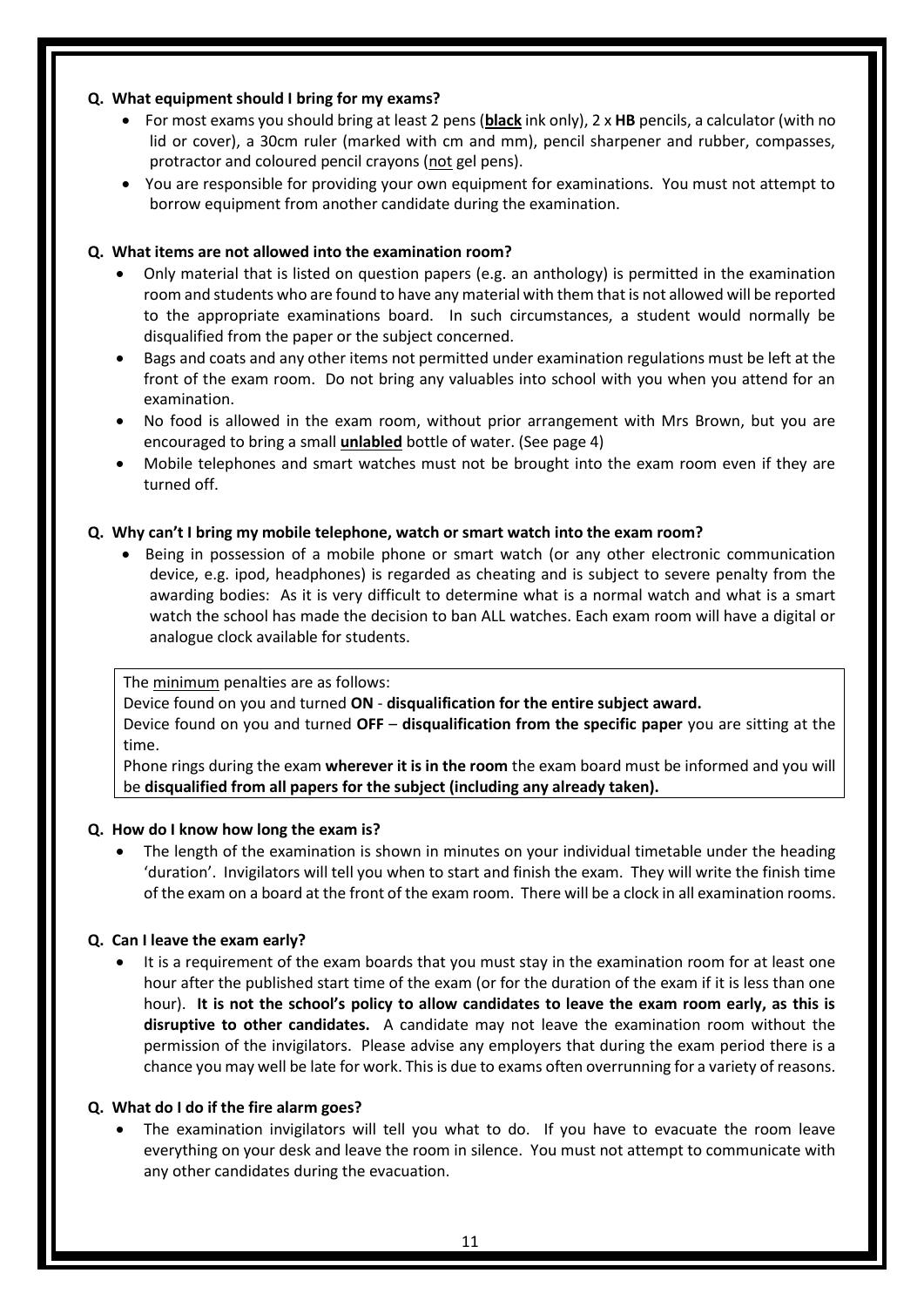#### **Q. Can I go to the toilet during the exam?**

• If it is absolutely necessary. You will be escorted by an invigilator and will not be allowed any extra time.

#### **Q. I am entitled to extra time – how will this affect the way I take my exams?**

• Some students receive an allowance of 25% extra time. Where possible such candidates will be seated together to minimize disturbance from other candidates who finish earlier. The invigilators will include the additional time when they display the finishing time of your exam on the board.

#### **What to do if you are ill on the day of an exam:**

- If you are ill and are unable to attend an exam it is vital you phone the school first thing in the morning (**01208 812881**) to inform us. Please be very clear stipulating which exam you will miss.
- You must also obtain a note from your doctor detailing the reason for non-attendance. There is the possibility of submitting this note to the Examinations Board to ask for special consideration. The Board looks at this in conjunction with other exam marks from the student in that particular subject, coursework marks and mock exam marks. This will then sometimes enable them to adjust the mark and grade accordingly.
- If in doubt **PHONE THE SCHOOL**

If you do not attend an exam without a valid reason, you will be charged for that exam.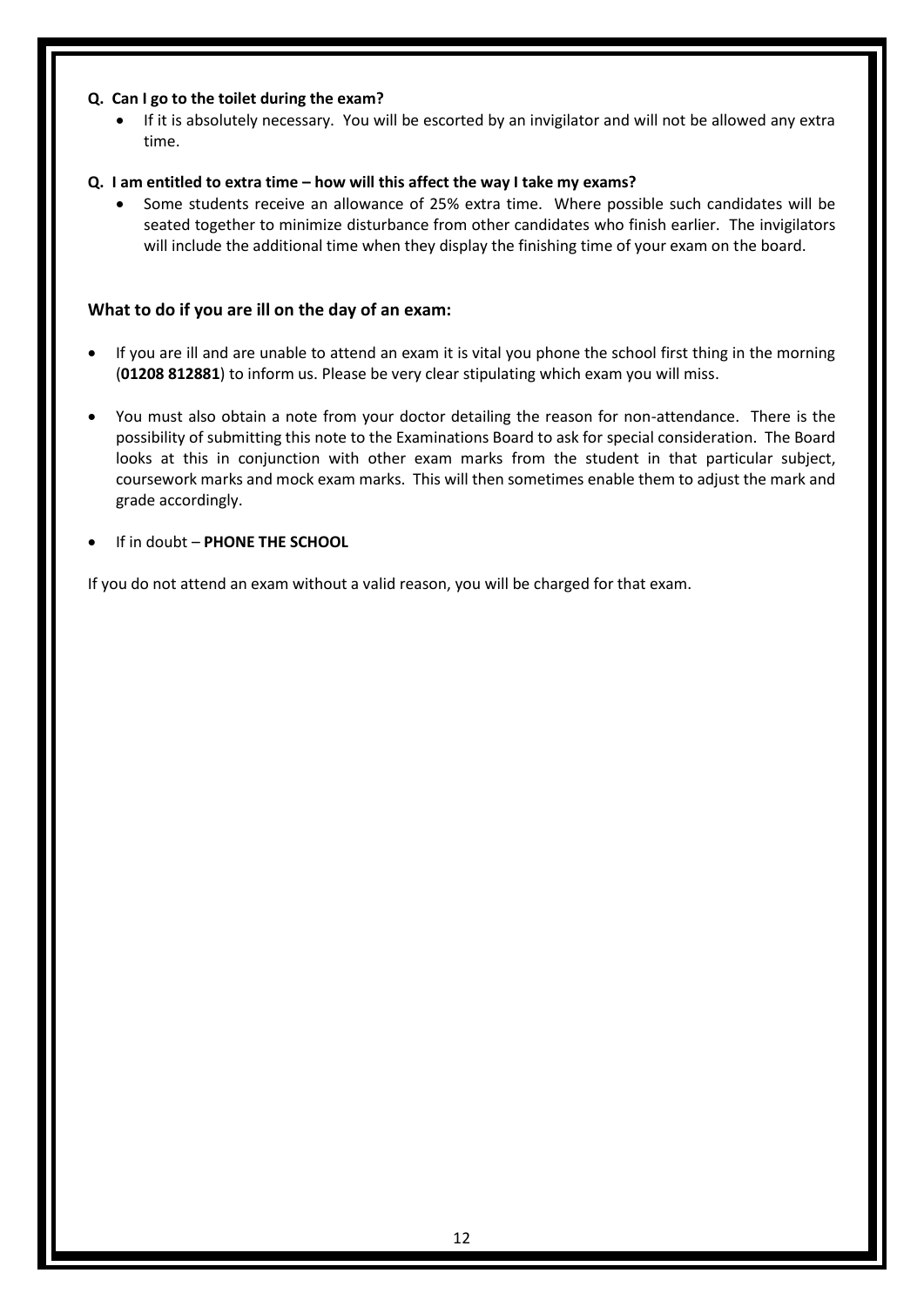# **Results**

GCSE results days is to be confirmed.



Students will be able to collect results in person from the the the the the the

the Main School Hall between 8.30am and 11 am. Any results which have not been collected at that time will be put in the first-class post to the home address.

If you want results collected by somebody different, or if you want them posted to a different address, please complete the form below and return it to Mrs J Brown, Examinations Officer, Wadebridge School. Results will not be given to any other person without this written consent and NO results will be given over the telephone.

| Name of person collecting results (if not named student)      |
|---------------------------------------------------------------|
|                                                               |
| Address to which results should be sent (if not home address) |
|                                                               |
|                                                               |
|                                                               |